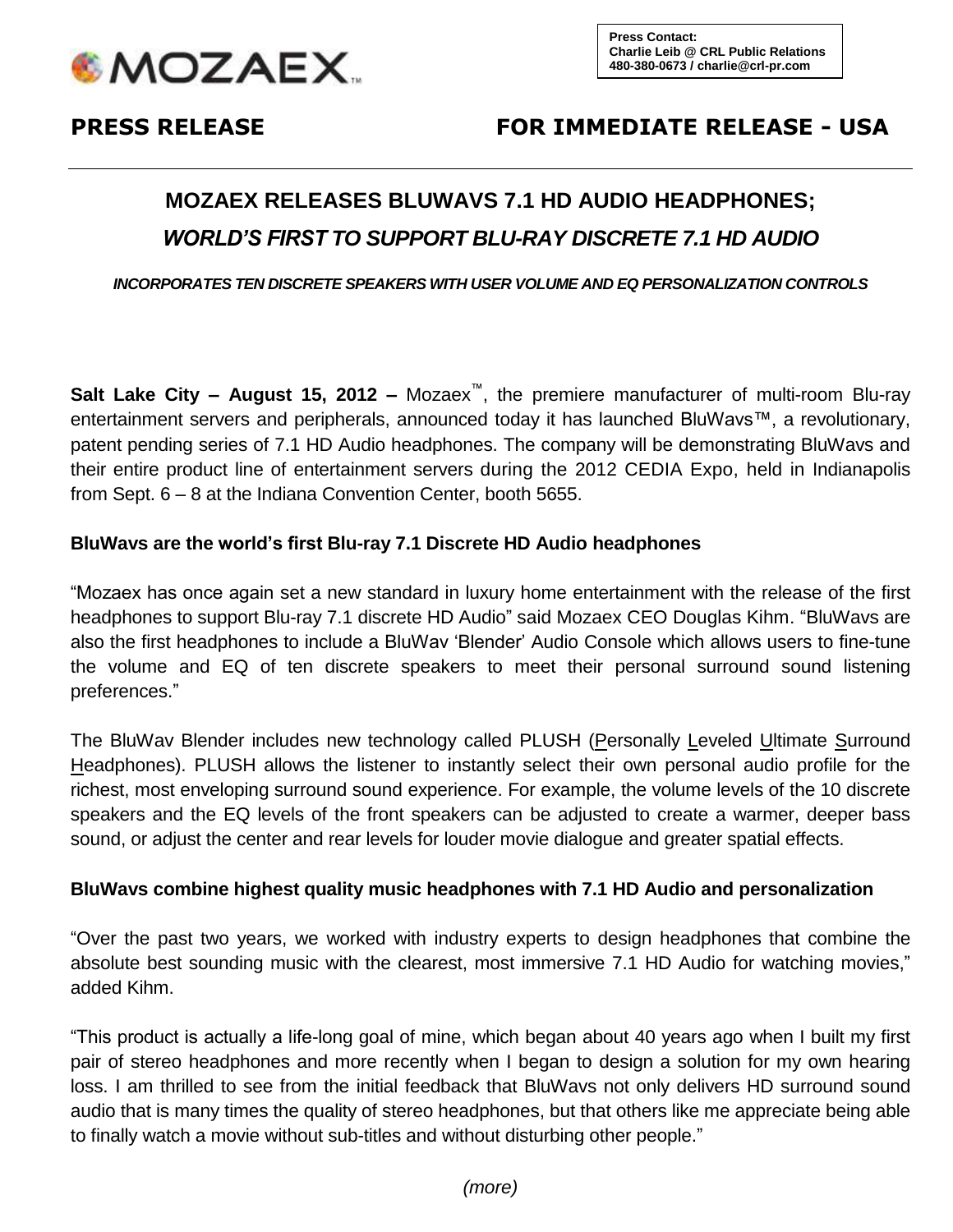#### **BluWavs patent pending technology addresses a unique niche in a multi-billion dollar market**

While the market for stereo music and gaming headphones continues to experience high growth with over \$2 billion in total headphone sales in the USA alone, little attention has been paid to delivering a product that offers the best audio quality for both stereo and surround sound media, such as Blu-ray. In spite of a general slowdown in consumer electronics, worldwide sales for headphones continue to experience rapid growth. As reported on February 6 2012 by Gfk at the BADA [\(British Audio-Visual](http://bada.co.uk/)  [Dealers Association\)](http://bada.co.uk/), UK sales of headphones are up 26.4% in value with a total UK headphone market "worth more than £163m which is equal to the entire market for hi-fi and home cinema sectors which has fallen to a 20-year low of £167m".

Continued from the BADA report, "UK consumers bought more than 10 million pairs of headphones in 2011 – almost two million more sets than we did in 2010. The price we're paying is also increasing, with the UK headphone market now worth £163,217,000."

Mozaex believes that besides the huge growth in the mobile market consumers are paying a higher price for higher quality. BluWavs patent pending technology uniquely addresses the un-served surround sector of this fast growing market. Only BluWavs delivers HDMI 7.1 discrete HD Audio. Other surround sound headphones only support lower quality SD Audio and are typically used on USB or SPDIF computer game consoles or offer "virtual audio technology" that attempts to create virtual 5.1 SD Audio using conventional stereo headphones.

#### **BluWavs meets dealer needs for a truly unique, value-added, non-retail store product**

Kihm continued, "BluWavs offers our network of custom home electronic dealers an opportunity to expand their sales with a truly unique, value-added product that their clients won't find at a consumer retail store. BluWavs are the perfect add-on peripheral to any mid to high-end home theater project."

### **BluWavs meets MDU client needs for an unobtrusive way to enjoy HD quality entertainment**

BluWavs offers a great opportunity to dealers to meet the growing needs of millions of people who live in condominiums and other Multiple Dwelling Units (MDUs) who are constrained from loudly playing their movies and music. For example, in Europe, 50 percent of people live in MDUs. The U.S. is quickly catching up with more than a third of all U.S. residents living in approximately five million MDU buildings that range from apartments to high rise condominiums.

### **BluWavs are first to deliver DTS HD Master, Dolby TrueHD and LPCM HD quality audio**

Blu-ray Disc**®** revolutionized home theater with its 1080p video and 7.1 HD quality audio formats. BluWavs HD Audio delivers bit rates up to 27 Mbps (or 18 times the quality of standard definition formats). Until now dealers were unable to offer their clients exceptional 7.1 HD Audio quality headphones. BluWavs patent pending technology universally supports all popular HD Audio formats and interfaces, including DTS**®** HD Master and Dolby**®** TrueHD HD Audio plus HDMI and Multi-Channel pre-amp outputs.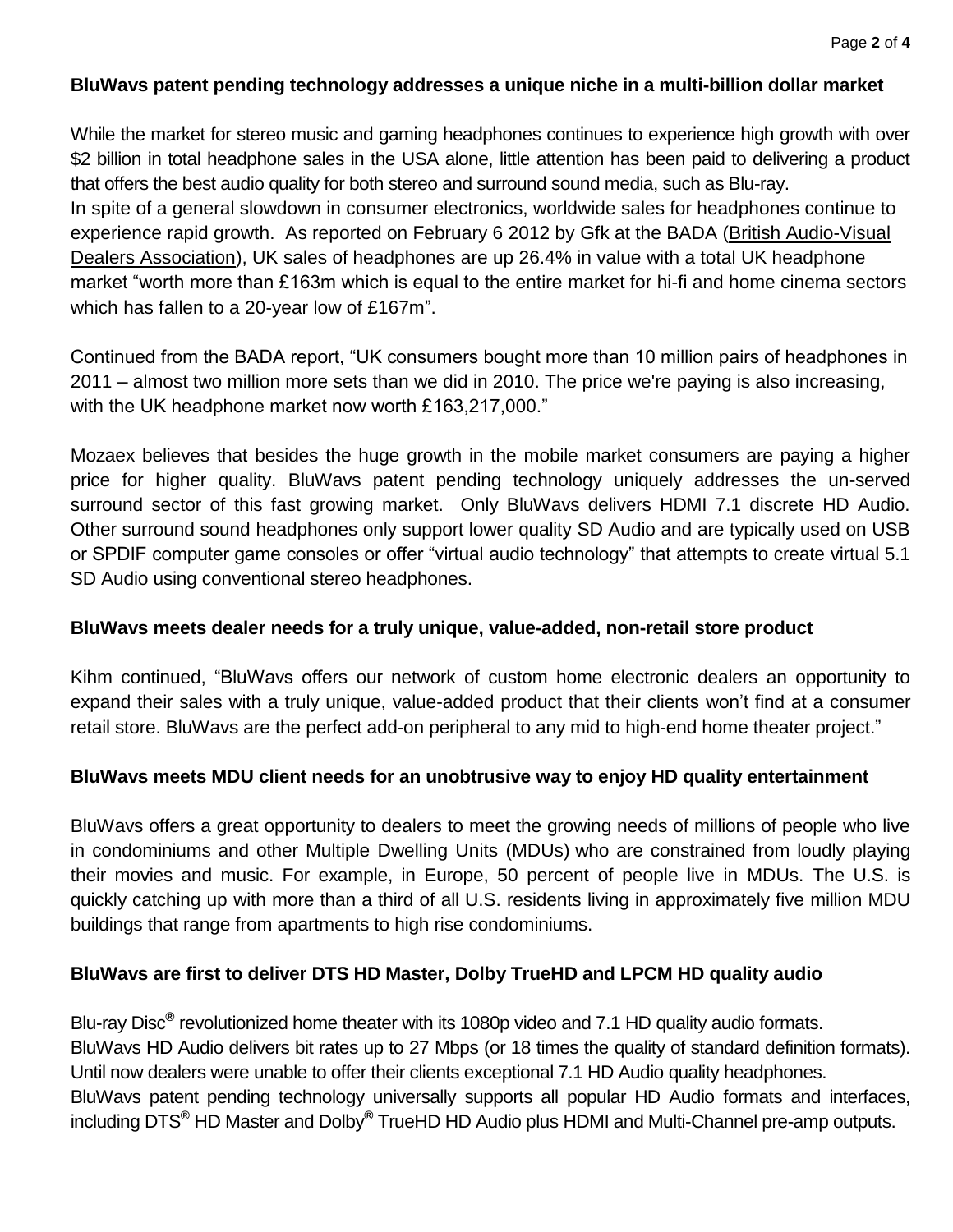#### **BluWavs includes vibration subwoofer to deliver music and bass thumping scenes you can feel**

Its patent pending technology includes the first vibration subwoofer speaker driver that has its own dedicated bass booster amplifier and crossover which can be adjusted to deliver bass sounds the listener can literally feel. BluWavs are designed to dramatically enhance the user experience when playing movies, music, games and online surround sound media such as NetFlix and iTunes.

#### **USA and Canadian Pricing** (Contact Mozaex for International pricing)

BluWavs includes a single Headset and Blender Console. The Blender Console is available at the same price in either a Shelf enclosure or rack mountable. Additional Headsets are sold separately.

The A Series (Analog) A10 and AE10 (includes a 15 band EQ) are recommended for use with receivers that have pre-amp analog outputs and controllable speakers. The D Series (Digital) is recommended for projects that do not have a pre-amp out receiver. The D10 allows you to add our own dedicated BluWavs pre-amp receiver while the DR10 includes a receiver with remote controllable volume and EQ.

All BluWavs support LPCM, DTS**®** HD Master and Dolby**®** TrueHD HD Audio via multi-channel pre-amp analog inputs while the D Series supports both pre-amp analog and HDMI inputs.

All models support 10 speakers per Headset and supports one or two Headsets when using the analog pre-amp input or by adding an optional Headset Amp.

#### **MRSP USA - \$USD Pricing**

BluWavs-A10 – Analog Blender, Headset – \$1,295

BluWavs-AE10 – Analog/EQ Blender, Headset – \$1,695

BluWavs-D10 – Digital 4-Way-HDMI Switch Blender, Headset – \$1,695

BluWavs-DR10 – D10 plus Receiver Blender, Headset – \$2,595

BluWavs-Headset-10 - Additional BluWav Headset - \$795

BluWavs are shipping on November 1st 2012.

BluWavs Press Image: <http://www.mozaex.com/images/BluWavs1.jpg>

#### **Contact Information**

Mozaex USA: 3785 South 700 East Salt Lake City Utah 84106

Web: [www.bluwavs.com](http://www.bluwavs.com/) or [www.mozaex.com](http://www.mozaex.com/) 

Sales: +01.801.685.9000 - [sales@mozaex.com](mailto:sales@mozaex.com)